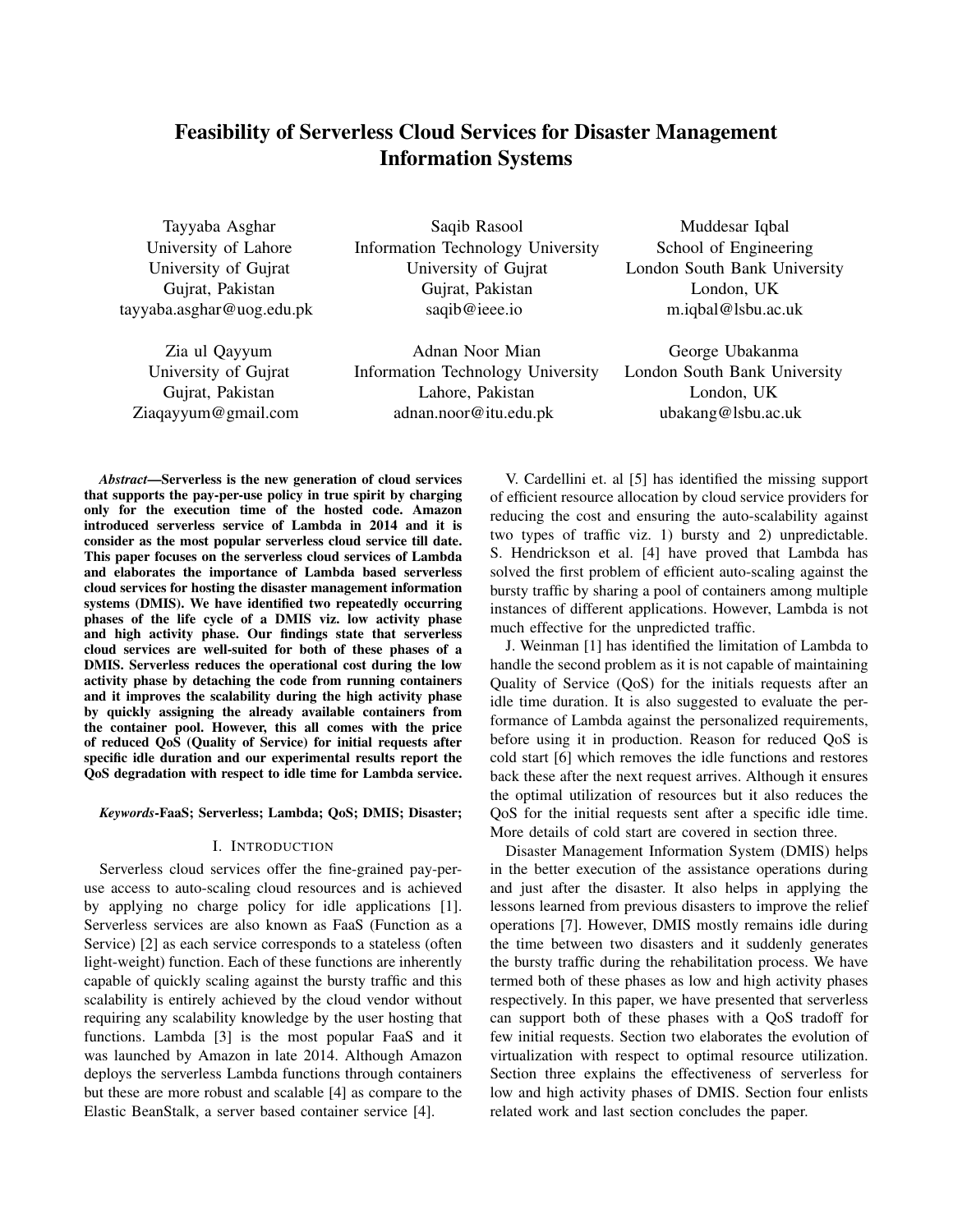

Figure 1. Evolution of virtualization from bare-metal deployments to three different virtualization models of cloud services

## II. EVOLUTION OF VIRTUALIZATION

In early days, the computation was tightly bound to hardware and applications ran directly on hardware machines. It not only resulted in wastage of system resources but also confined applications to vertical scalability [8] which is achieved by increasing the capacity of an individual machine. Bare-metal deployments also make it difficult to horizontally scale [9] the applications which is achieved by distributing an application over multiple machines to share the load among these.

Attaining the horizontal scalability through physical hardware results in two main challenges of 1) quickly launching new machines for handling the busty traffic and and 2) handling the sudden and unexpected hardware failures of physical machines. Virtualization offers the solution to both of these problems by efficiently managing and distributing the physical resources and also by imposing different application development practices for simplifying the horizontal scalability of deployed applications and this led to the beginning of cloud era.

Fig. 1 contains four parts where part A is showing a baremetal server without any virtualization while other three sections represent three major virtualization phases in the history of cloud computing with respect to the optimization of cloud resources. There are four different colors used in Fig. 1 and each of these are listed below:

Background color of Black represents the virtualizaiton which is controlled by the cloud service provider.

Background color of Grey represents the platforms that are used by the developers for hosting their codes on virtualized cloud infrastructure.

Background color of Red represents the wasted resources of the hosting platforms.

Background color of White represents the resources that are purely controlled by the developers that are using cloud services hosting their applications.

## *A. Hardware virtualization through VM*

VMs (Virtual Machines) offer the hardware virtualization which enables the sharing of a physical machine among multiple applications. However, it does not ensure the efficient resource consumption during the low activity phase of a DMIS. This is because each VM has its own OS (Operating System) and it holds the computational resources; even if the application is in idle phase. Moreover, if applications are in running phase, it is not very often that these will be utilizing all the designated resources of a VM. Red color in part B of Fig. 1 represents the resources that are wasted due to the under-utilization by the VM.

## *B. OS virtualization through Container*

Containers ensure the OS virtualization by sharing same kernel for offering multiple runtimes. Each runtime is further designated for an individual application. Containers are amongst the light-weight virtualization options with relatively less startup time as compare to the VMs. However, multiple containers can share only a single type of OSkernel [10]. Part C of Fig. 1 shows that more containers can be deployed with relatively less resources as compare to VM. Moreover resource wastage is also less in containers as compare to VMs which can also be interpreted from the difference of red color in both part B and C of Fig. 1.

## *C. Runtime virtualization through FaaS (Serverless)*

Both VM and containers do not impose application development patterns for achieving the horizontal scalability. However, runtime virtualization imposes the application developers to divide the application functionality into finegrained, light-weight and stateless functions and deploy each of these functions as an independent service and therefore, it is also known as Function-as-a-Service. It not only ensures the maximum resource sharing but also improves the consumption of allocated resources and same is depicted from less amount of red color in part D of Fig. 1.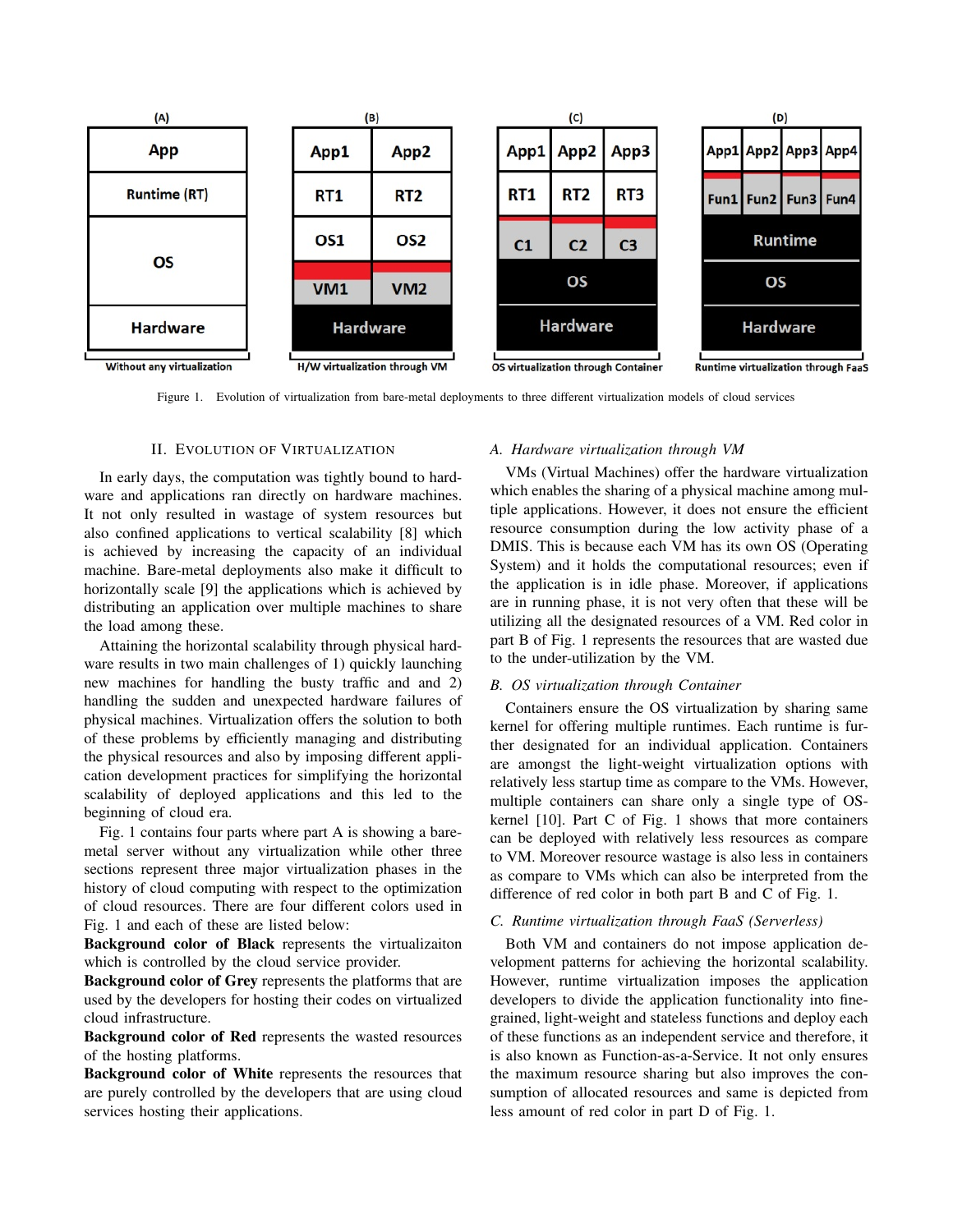

Figure 2. QoS degradation of a Lambda service against the time-varying workloads

#### III. FEASIBILITY OF SERVERLESS FOR DMIS

Life time of a DMIS can be divided into two distinct phases of 1) low activity phase during the time duration between two disasters and 2) high activity phase during the relief operation of a disaster. This section explains the low and high activity phases of a DMIS with respect to three virtualization models discussed in last section and also elaborates the reason for reduced QoS due to the cold start in serverless deployments.

## *A. Low activity phase*

Information systems for disaster management generates bursty traffic during the disaster but remain almost idle for the time period between two disasters. Therefore, if a DMIS is hosted at VM or container based virtualized infrastructure then it will waste the resources during the idle time. However, in case of deployment on a serverless infrastructure, it will result in the reduction of operational cost due to cold start.

#### *B. High activity phase*

DMIS generates huge traffic during the relief operations after a disaster. If a DMIS is hosted on a VM or a container it will take time to launch new VM and containers and it reduces the overall QoS. This reduction in QoS will be experienced during the launch of every new instance due to the increased traffic on existing instances. Hence, QoS will not remain consistent throughout the relief operations. However, when same DMIS is hosted on serverless infrastructure, it will initially experience the degradation in QoS due to the cold start. However, after the first few requests, QoS will remain consistent due to the scalable nature of the serverless cloud services. In case of serverless deployments, no time is wasted for launching new containers or VMs because a pool of containers is already maintained and just the allocation of code to a container needs to be done for scaling to support the bursty traffic of an application hosted on serverless.

## *C. Reduced QoS in serverless due to cold start*

QoS and SLA (Service Level Agreement) guarantees are considered amongst the major challenges of cloud services and these are more crucial for FaaS due to the ad-hoc assignment of containers to serverless functions. This autonomous process of resource management and assignment degrades the QoS for initial requests as it is focused on reducing the operational cost of cloud vendors. A container pool is maintained by the Amazon and a Lambda function is assigned to one container upon the request. After the completion of function execution, container is released back to the container pool, if no other execution request is arrived for the some time.

Ad-hoc algorithm of resource management tries to assign the same container to the function on any future requests. However, there is no guarantee that same container is assigned again for the same request and it further increases the response time. This increase in response time results in further degradation in QoS because both QoS and execution time are inversely proportional.

We have performed extensive experiments for finding the QoS degradation in Lambda Service of Amazon by sending 1100 requests in two sets of different ranges of inter-transactional delay. First set contains 500 time-varying requests with inter-transactional delays of 1, 2, 3, 4 and 5 seconds each and second set contains 600 requests for intertransactional delays of 10, 20, 30, 40, 50 and 60 each. Average of 100 requests against each of the 11 different intertransactional delays is presented in Fig 2. It can be deducted from the presented results that the inter-transactional delay is the prominent factor for deciding the container detaching. For lesser inter-transactional delays, there were few chances of container detaching and it resulted in less average execution time. However, once a container is switched and function is assigned to a new container, it increases the execution time which resulted in QoS degradation.

Results presented in Fig. 2 were collected in June 2017 and were based on 1100 non-overlapping requests to a Lambda function. However, in case of overlapping requests, almost all initial request experience the similar degradation in QoS and this can further reduce the average QoS values presented in Fig. 2. Moreover, memory size of hosted function also effects the invocation time of a function. Detaching of code from the containers results in cold start and this problem can be solved by warming the serverless functions through periodic invocation of the deployed functions.

#### IV. LITERATURE REVIEW

In this paper, we have focused on finding the feasibility of serverless cloud services for hosting the DMIS. Serverless cloud services has already been used for hosting few functionalities during the relief operation of a disaster. However, it is not proposed for hosting DMIS by identifying its support for both low and high activity phases of a DMIS.